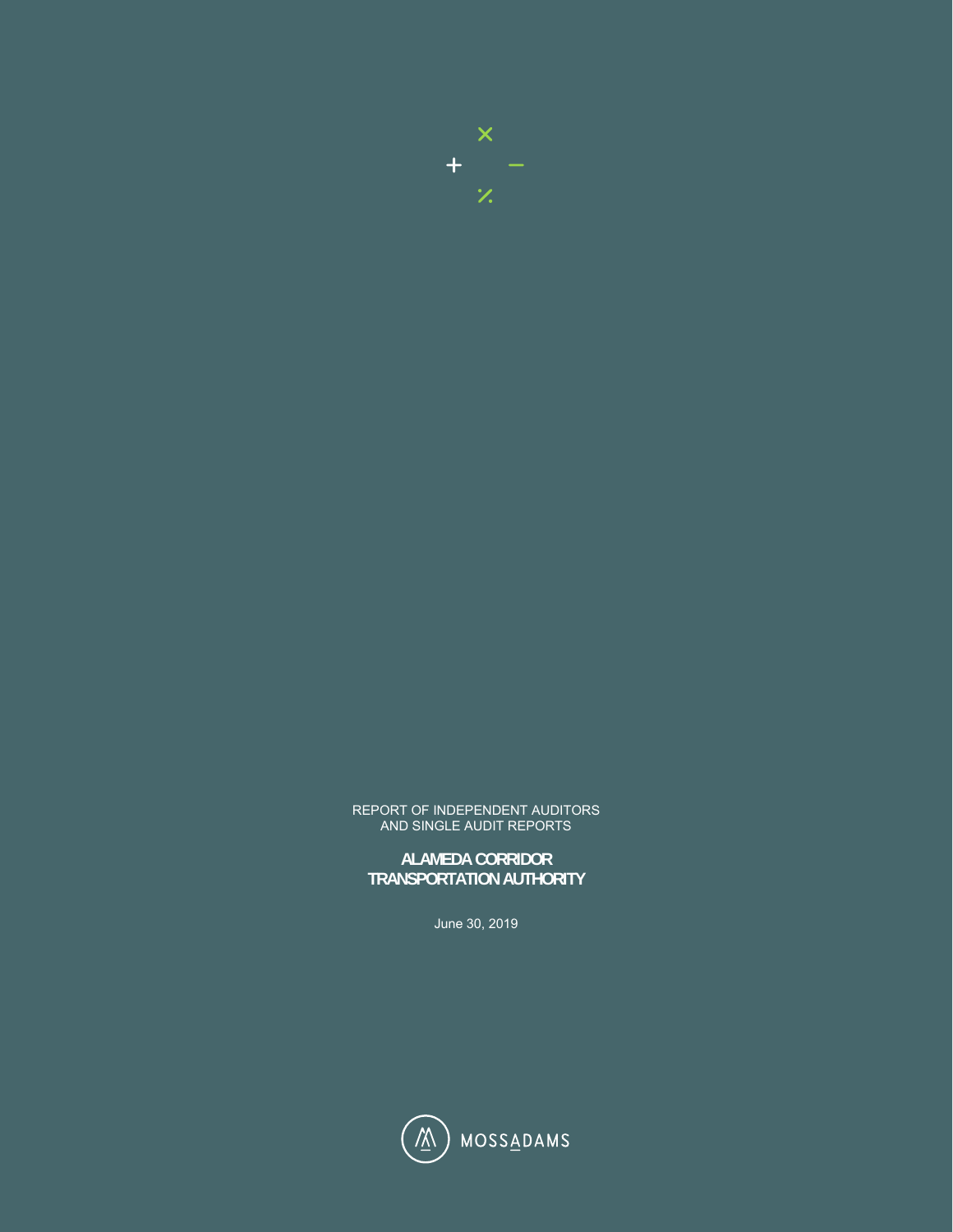# **Table of Contents**

|                                                                                                                                                                                                                                                     | <b>PAGE</b> |
|-----------------------------------------------------------------------------------------------------------------------------------------------------------------------------------------------------------------------------------------------------|-------------|
| <b>Report of Independent Auditors on the Financial Statements</b><br>for the Year Ended June 30, 2019                                                                                                                                               | ¥           |
| <b>Report of Independent Auditors on Internal Control Over Financial</b><br>Reporting and on Compliance and Other Matters Based on an Audit of<br><b>Financial Statements Performed in Accordance with Government</b><br><b>Auditing Standards</b>  | $1 - 2$     |
| Report of Independent Auditors on Compliance for the Major Federal Program;<br><b>Report on Internal Control Over Compliance; and</b><br><b>Report on the Schedule of Expenditures of Federal Awards</b><br><b>Required by the Uniform Guidance</b> | $3 - 5$     |
| <b>Supplementary Information</b><br>Schedule of expenditures of federal awards<br>Notes to schedule of expenditures of federal awards                                                                                                               | 6           |
| <b>Schedule of Findings and Questioned Costs</b>                                                                                                                                                                                                    | 8           |

\* Incorporated by reference only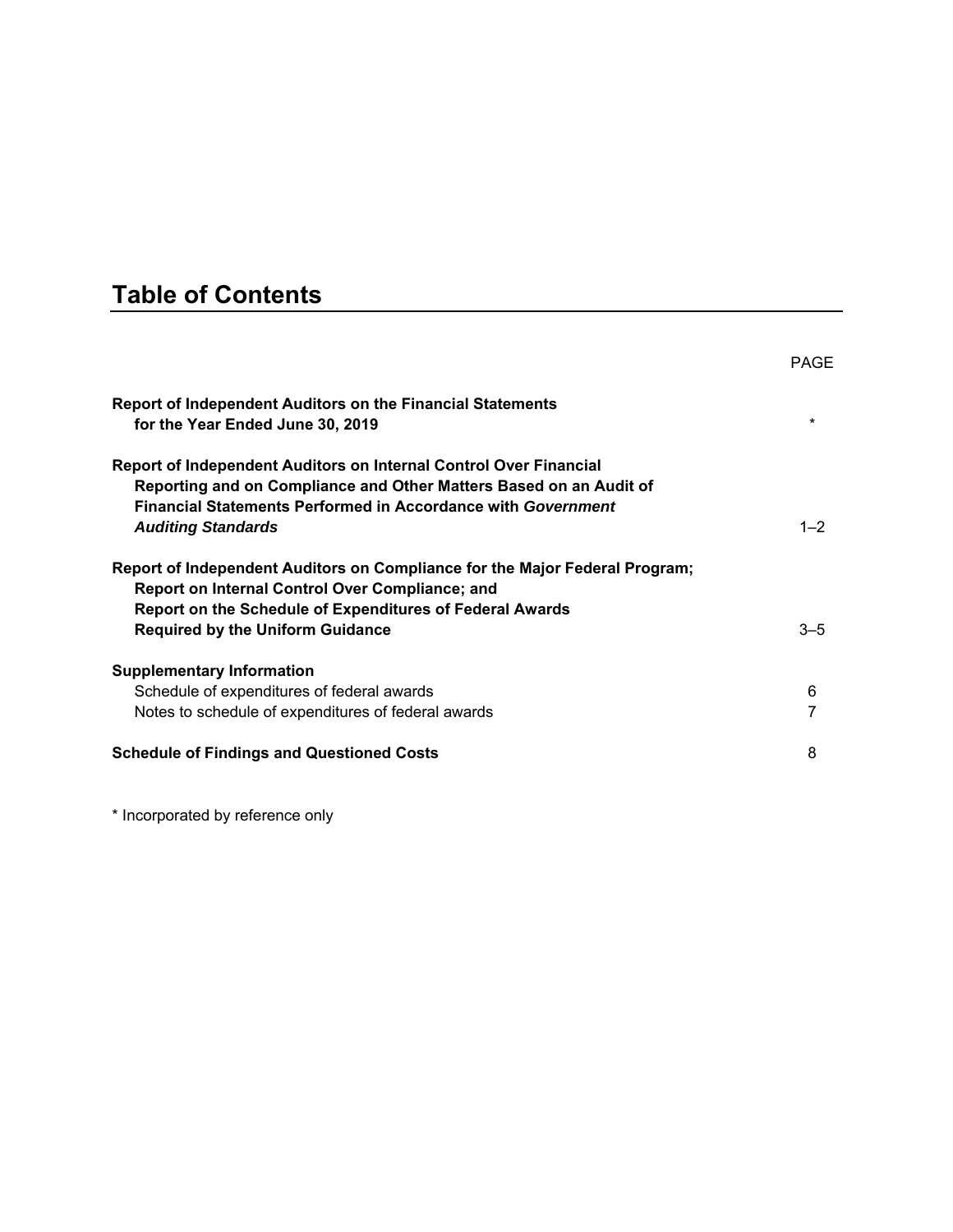

### **Report of Independent Auditors on Internal Control Over Financial Reporting and on Compliance and Other Matters Based on an Audit of Financial Statements Performed in Accordance with** *Government Auditing Standards*

The Governing Board Alameda Corridor Transportation Authority

We have audited, in accordance with the auditing standards generally accepted in the United States of America and the standards applicable to financial audits contained in *Government Auditing Standards* issued by the Comptroller General of the United States, the basic financial statements of Alameda Corridor Transportation Authority ("ACTA" or the "Authority"), which comprise the statement of net position as of June 30, 2019, and the related statements of revenues, expenses, and changes in net position and cash flows for the year then ended, and the related notes to the financial statements, and have issued our report thereon dated October 30, 2019.

#### **Internal Control Over Financial Reporting**

In planning and performing our audit of the financial statements, we considered ACTA's internal control over financial reporting (internal control) to determine the audit procedures that are appropriate in the circumstances for the purpose of expressing our opinion on the financial statements, but not for the purpose of expressing an opinion on the effectiveness of ACTA's internal control. Accordingly, we do not express an opinion on the effectiveness of ACTA's internal control.

A deficiency in internal control exists when the design or operation of a control does not allow management or employees, in the normal course of performing their assigned functions, to prevent, or detect and correct, misstatements on a timely basis. A material weakness is a deficiency, or a combination of deficiencies, in internal control such that there is a reasonable possibility that a material misstatement of the entity's financial statements will not be prevented, or detected and corrected, on a timely basis. A significant deficiency is a deficiency, or a combination of deficiencies, in internal control that is less severe than a material weakness, yet important enough to merit attention by those charged with governance.

Our consideration of internal control was for the limited purpose described in the first paragraph of this section and was not designed to identify all deficiencies in internal control that might be material weaknesses or significant deficiencies. Given these limitations, during our audit we did not identify any deficiencies in internal control that we consider to be material weaknesses. However, material weaknesses may exist that have not been identified.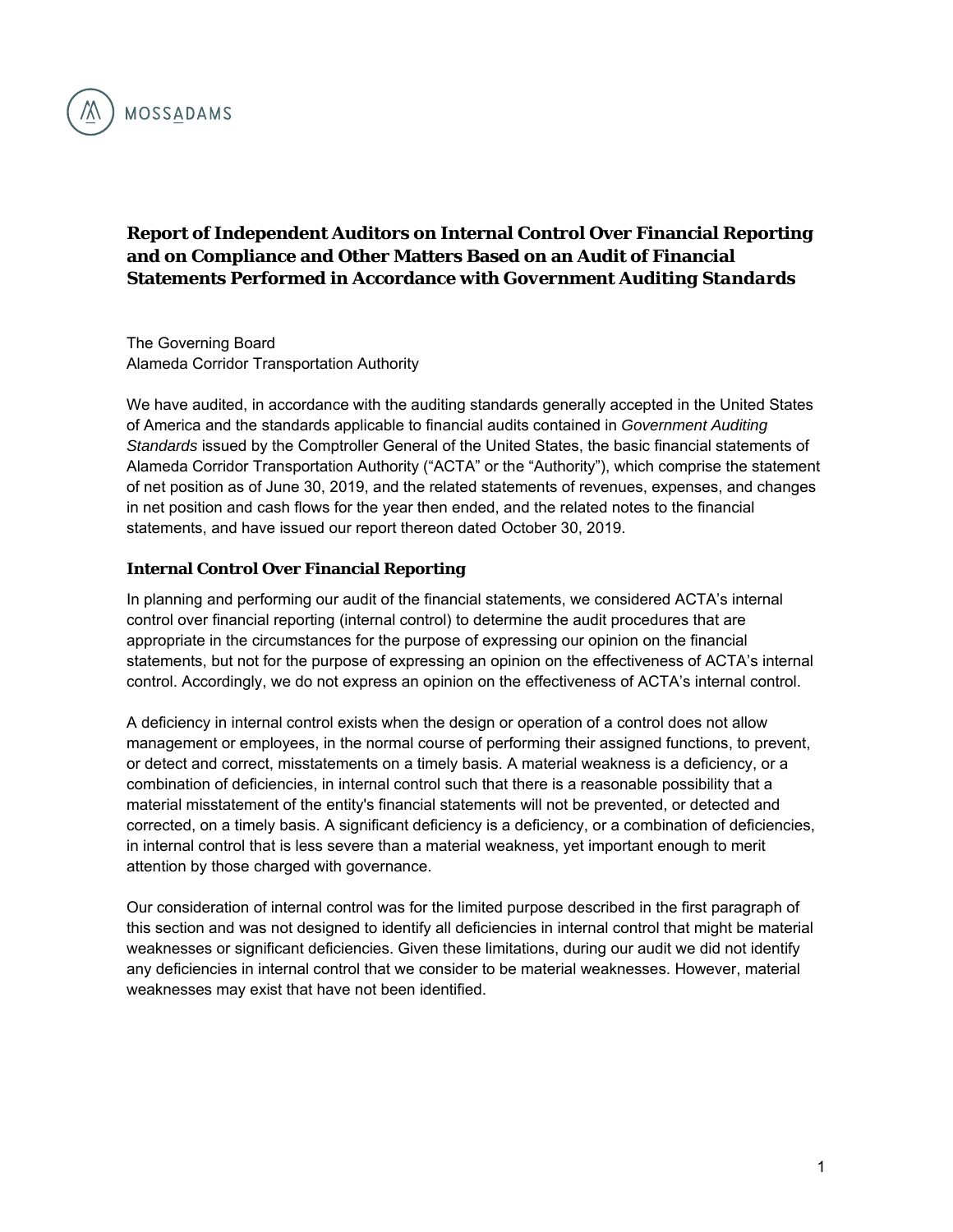#### **Compliance and Other Matters**

As part of obtaining reasonable assurance about whether ACTA's financial statements are free from material misstatement, we performed tests of its compliance with certain provisions of laws, regulations, contracts, and grant agreements, noncompliance with which could have a direct and material effect on the determination of financial statement amounts. However, providing an opinion on compliance with those provisions was not an objective of our audit, and accordingly, we do not express such an opinion. The results of our tests disclosed no instances of noncompliance or other matters that are required to be reported under *Government Auditing Standards.* 

#### **Purpose of this Report**

The purpose of this report is solely to describe the scope of our testing of internal control and compliance and the results of that testing, and not to provide an opinion on the effectiveness of the entity's internal control or on compliance. This report is an integral part of an audit performed in accordance with *Government Auditing Standards* in considering the entity's internal control and compliance. Accordingly, this communication is not suitable for any other purpose.

Moss adams LLP

Irvine, California October 30, 2019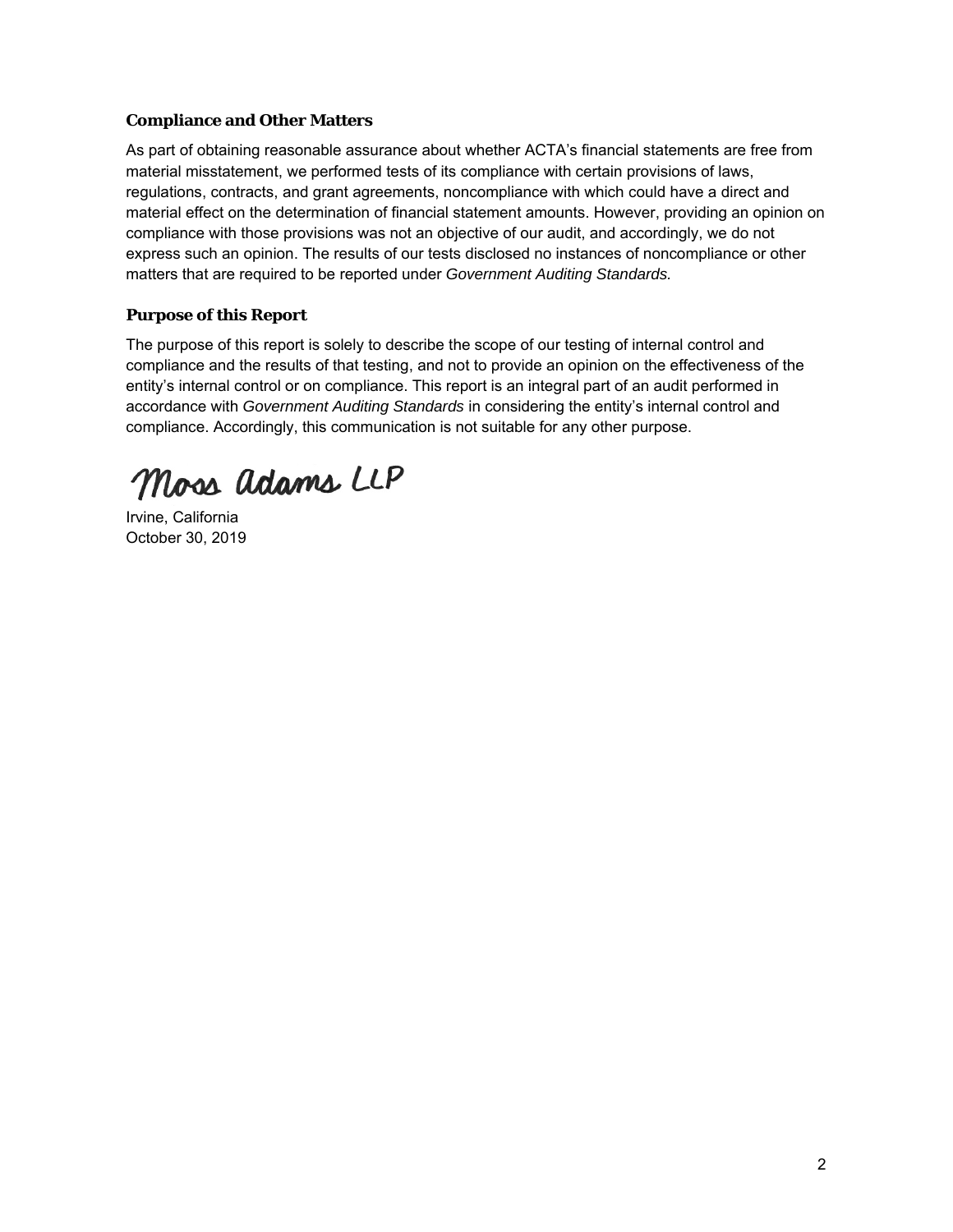

**Report of Independent Auditors On Compliance for the Major Federal Program; Report on Internal Control Over Compliance; and Report on the Schedule of Expenditures of Federal Awards Required by the Uniform Guidance** 

The Governing Board Alameda Corridor Transportation Authority

#### **Report on Compliance for the Major Federal Program**

We have audited Alameda Corridor Transportation Authority's ("ACTA" or the "Authority") compliance with the types of compliance requirements described in the *OMB Compliance Supplement* that could have a direct and material effect on ACTA's major federal program for the year ended June 30, 2019. ACTA's major federal program is identified in the summary of auditor's results section of the accompanying schedule of findings and questioned costs.

#### *Management's Responsibility*

Management is responsible for compliance with federal statutes, regulations, and the terms and conditions of its federal awards applicable to its federal programs.

#### *Auditor's Responsibility*

Our responsibility is to express an opinion on compliance for ACTA's major federal program based on our audit of the types of compliance requirements referred to above. We conducted our audit of compliance in accordance with auditing standards generally accepted in the United States of America; the standards applicable to financial audits contained in *Government Auditing Standards*, issued by the Comptroller General of the United States; and the audit requirements of Title 2 U.S. *Code of Federal Regulations* (CFR) Part 200, *Uniform Administrative Requirements, Cost Principles, and Audit Requirements for Federal Awards* (Uniform Guidance). Those standards and the Uniform Guidance require that we plan and perform the audit to obtain reasonable assurance about whether noncompliance with the types of compliance requirements referred to above that could have a direct and material effect on a major federal program occurred. An audit includes examining, on a test basis, evidence about ACTA's compliance with those requirements and performing such other procedures as we considered necessary in the circumstances.

We believe that our audit provides a reasonable basis for our opinion on compliance for the major federal program. However, our audit does not provide a legal determination of ACTA's compliance.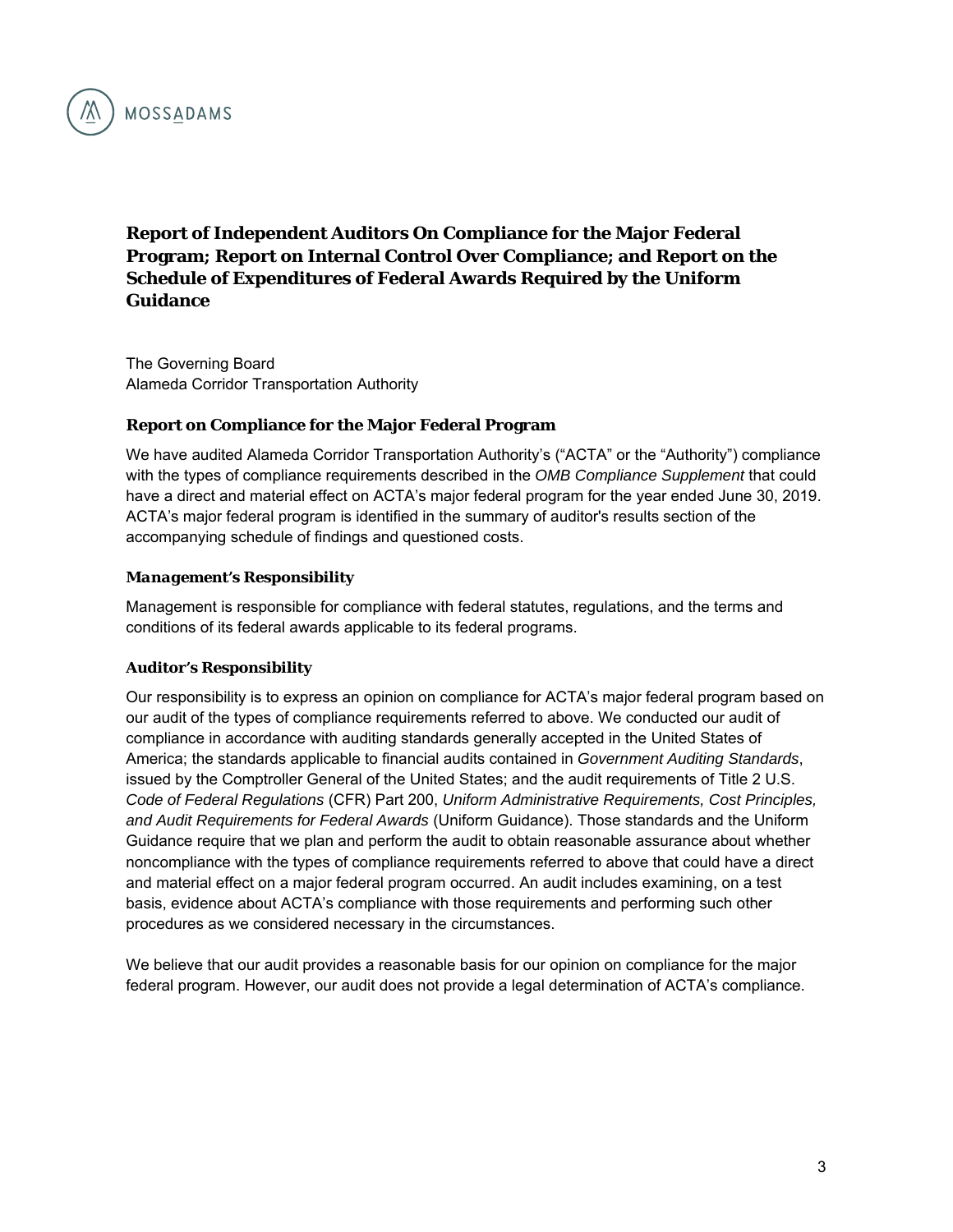#### *Opinion on the Major Federal Program*

In our opinion, ACTA complied, in all material respects, with the types of compliance requirements referred to above that could have a direct and material effect on its major federal program for the year ended June 30, 2019.

#### **Report on Internal Control Over Compliance**

Management of ACTA is responsible for establishing and maintaining effective internal control over compliance with the types of compliance requirements referred to above. In planning and performing our audit of compliance, we considered ACTA's internal control over compliance with the types of requirements that could have a direct and material effect on the major federal program to determine the auditing procedures that are appropriate in the circumstances for the purpose of expressing an opinion on compliance for the major federal program and to test and report on internal control over compliance in accordance with the Uniform Guidance, but not for the purpose of expressing an opinion on the effectiveness of internal control over compliance. Accordingly, we do not express an opinion on the effectiveness of ACTA's internal control over compliance.

A *deficiency in internal control over compliance* exists when the design or operation of a control over compliance does not allow management or employees, in the normal course of performing their assigned functions, to prevent, or detect and correct, noncompliance with a type of compliance requirement of a federal program on a timely basis. A *material weakness in internal control over compliance* is a deficiency, or a combination of deficiencies, in internal control over compliance such that there is a reasonable possibility that material noncompliance with a type of compliance requirement of a federal program will not be prevented, or detected and corrected, on a timely basis. A *significant deficiency in internal control over compliance* is a deficiency, or a combination of deficiencies, in internal control over compliance with a type of compliance requirement of a federal program that is less severe than a material weakness in internal control over compliance, yet important enough to merit attention by those charged with governance.

Our consideration of internal control over compliance was for the limited purpose described in the first paragraph of this section and was not designed to identify all deficiencies in internal control over compliance that might be material weaknesses or significant deficiencies. We did not identify any deficiencies in internal control over compliance that we consider to be material weaknesses. However, material weaknesses may exist that have not been identified.

The purpose of this report on internal control over compliance is solely to describe the scope of our testing of internal control over compliance and the results of that testing based on the requirements of the Uniform Guidance. Accordingly, this report is not suitable for any other purpose.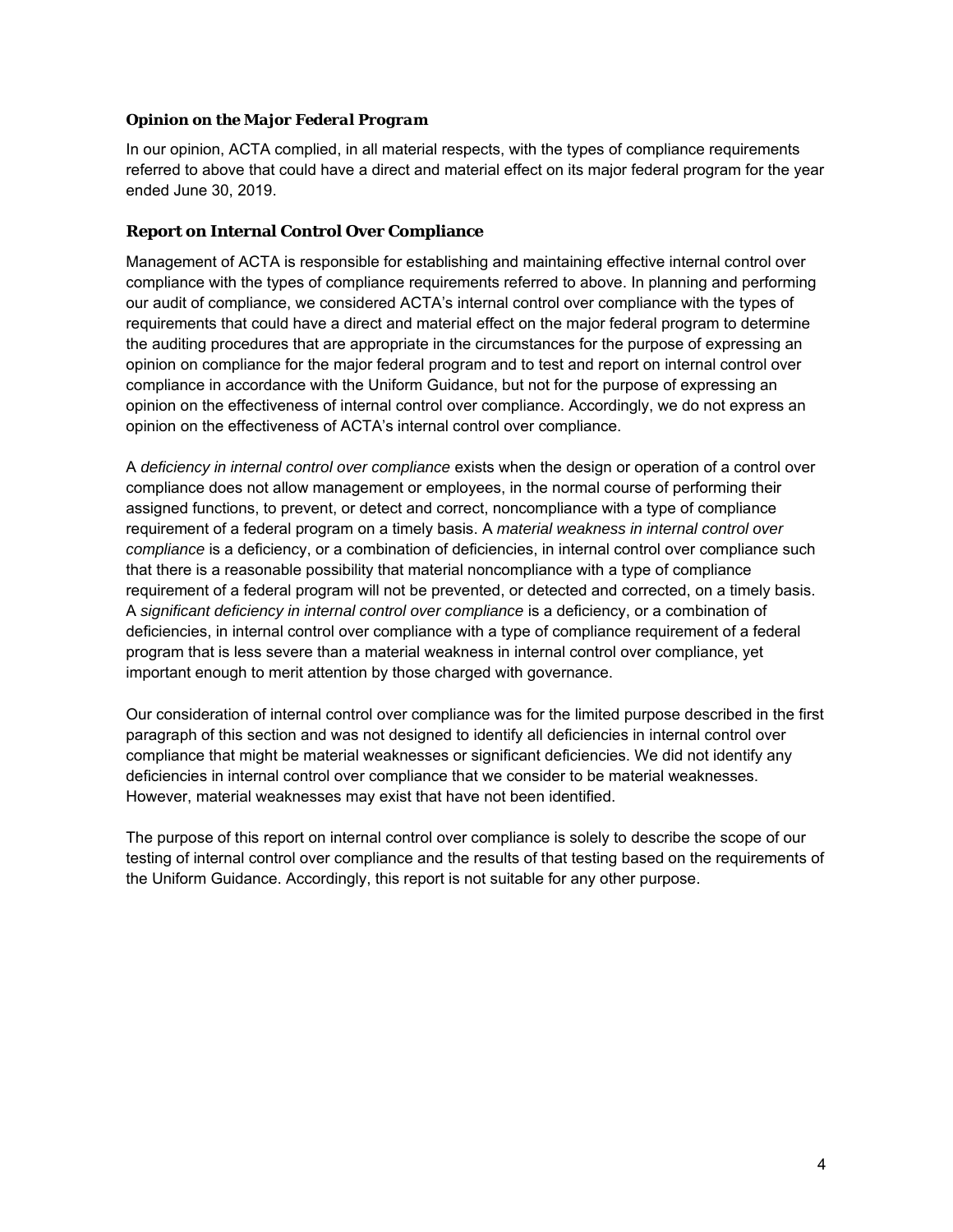#### **Report on Schedule of Expenditures of Federal Awards Required by the Uniform Guidance**

We have audited the financial statements of ACTA as of and for the year ended June 30, 2019, and have issued our report thereon dated October 30, 2019, which contained an unmodified opinion on those financial statements. Our audit was conducted for the purpose of forming an opinion on the financial statements as a whole. The accompanying schedule of expenditures of federal awards is presented for purposes of additional analysis as required by the Uniform Guidance and is not a required part of the financial statements. Such information is the responsibility of management and was derived from and relates directly to the underlying accounting and other records used to prepare the financial statements. The information has been subjected to the auditing procedures applied in the audit of the financial statements and certain additional procedures, including comparing and reconciling such information directly to the underlying accounting and other records used to prepare the financial statements or to the financial statements themselves, and other additional procedures in accordance with auditing standards generally accepted in the United States of America. In our opinion, the schedule of expenditures of federal awards is fairly stated in all material respects in relation to the financial statements as a whole.

Moss adams LLP

Irvine, California October 30, 2019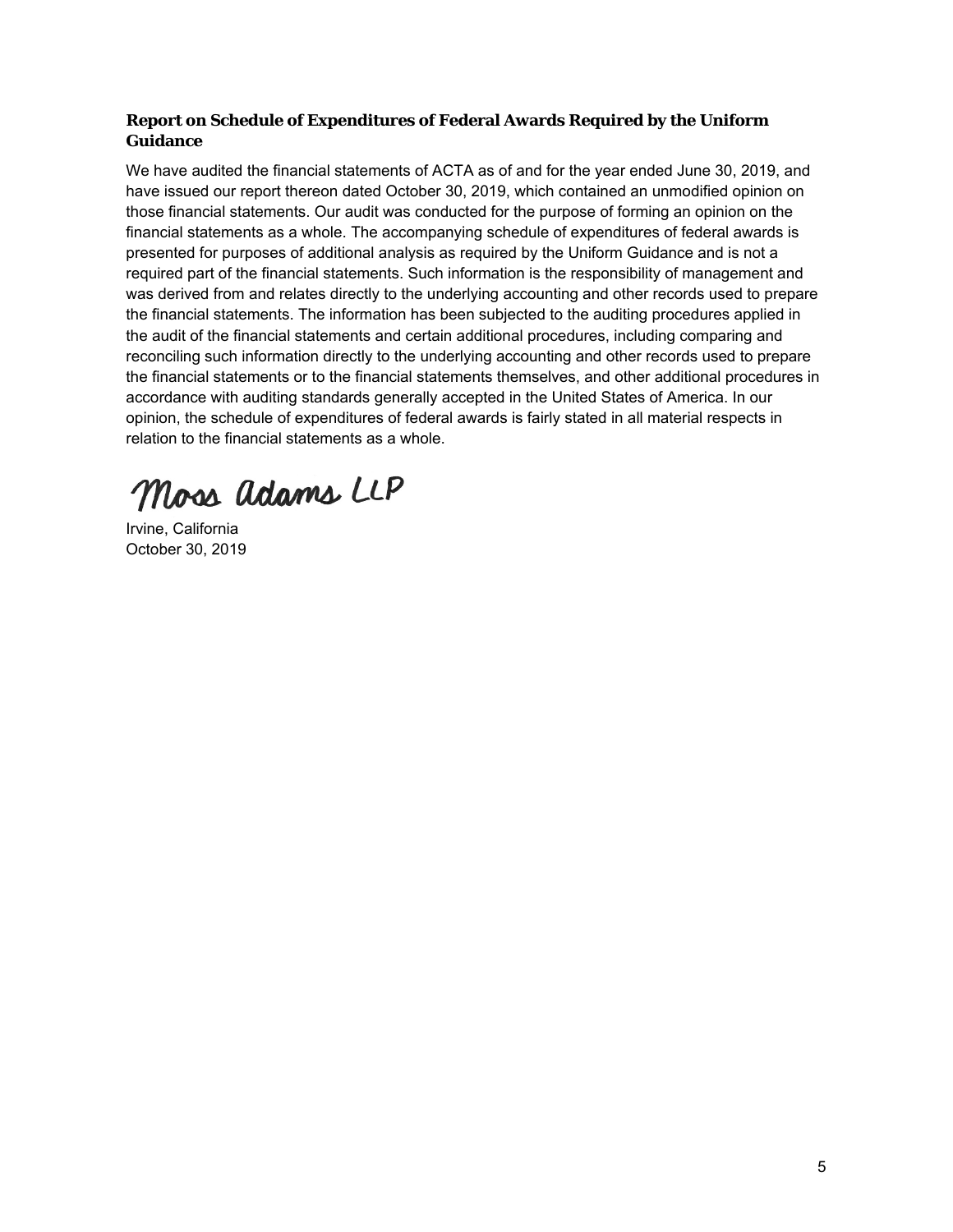## **Alameda Corridor Transportation Authority Schedule of Expenditures of Federal Awards Year Ended June 30, 2019**

| Federal Grantor/Pass Through Grantor/<br>Program or Cluster Title                              | <b>CFDA</b><br><b>Number</b> | Pass Through Entity<br><b>Identifying Number</b> | Federal<br>Expenditures | Passed-<br>through to<br>Subrecipients |  |
|------------------------------------------------------------------------------------------------|------------------------------|--------------------------------------------------|-------------------------|----------------------------------------|--|
| HIGHWAY PLANNING AND CONSTRUCTION CLUSTER<br>U.S. Department of Transportation                 |                              |                                                  |                         |                                        |  |
| Direct:<br><b>Highway Planning and Construction</b>                                            | 20.205                       | N/A                                              | \$<br>18.360            | \$                                     |  |
| Pass through the California Department of Transportation:<br>Highway Planning and Construction | 20.205                       | 07-4914 & 07-4872                                | 866,825                 |                                        |  |
| Total U.S. Department of Transportation                                                        |                              |                                                  | 885,185                 |                                        |  |
| Total Highway Planning and Construction Cluster                                                |                              |                                                  | 885,185                 |                                        |  |
| <b>Total Expenditures of Federal Awards</b>                                                    |                              |                                                  | 885,185                 | \$                                     |  |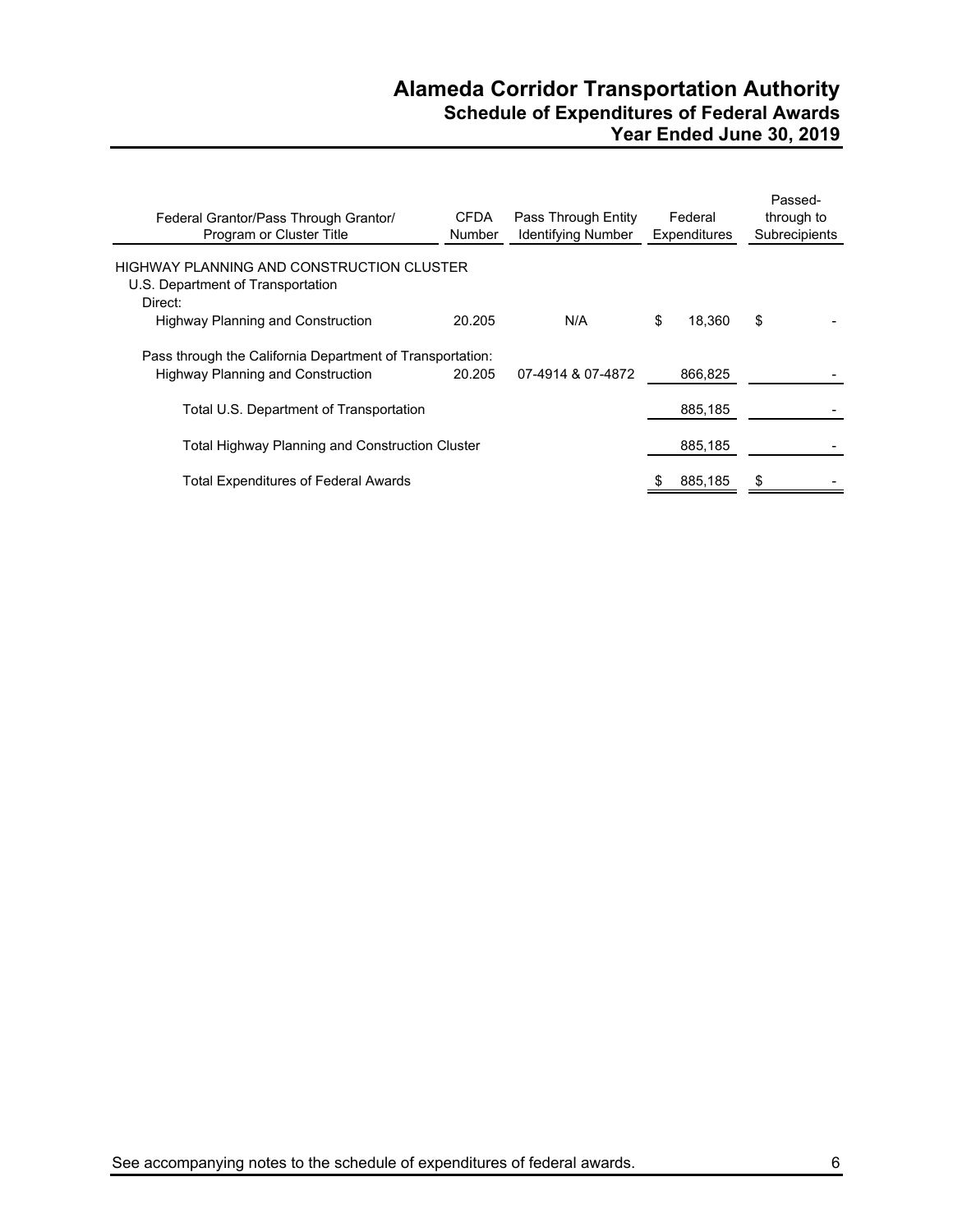#### **Note 1 – Basis of Presentation**

The accompanying Schedule of Expenditures of Federal Awards ("Schedule") presents the expenditures of federal awards of the Alameda Corridor Transportation Authority ("ACTA") for the year ended June 30, 2019. The information in this Schedule is presented in accordance with the requirements of Title 2 U.S. Code of Federal Regulations (CFR) Part 200, *Uniform Administrative Requirements, Cost Principles, and Audit Requirements for Federal Awards* (Uniform Guidance). Because the Schedule presents only a selected portion of the operations of ACTA, it is not intended to and does not present the net position, changes in net position, or cash flows of ACTA.

ACTA's reporting entity is defined in Note 1 of ACTA's financial statements. All federal awards from federal agencies are included in the Schedule.

#### **Note 2 – Summary of Significant Accounting Policies**

The accompanying Schedule is presented using the accrual basis of accounting, whereby eligible grant expenditures are recorded when incurred (i.e., when goods are received or services provided). Such expenditures are recognized following the cost principles in Uniform Guidance wherein certain types of expenditures are not allowable or limited as to reimbursement. Expenditures reported include any property or equipment acquisitions incurred under federal programs. Pass-through identifying numbers are presented where available.

ACTA is not eligible to use an indirect rate on these federal awards, therefore the de minimis indirect cost rate as described in 2 CFR 200.414 is not being utilized.